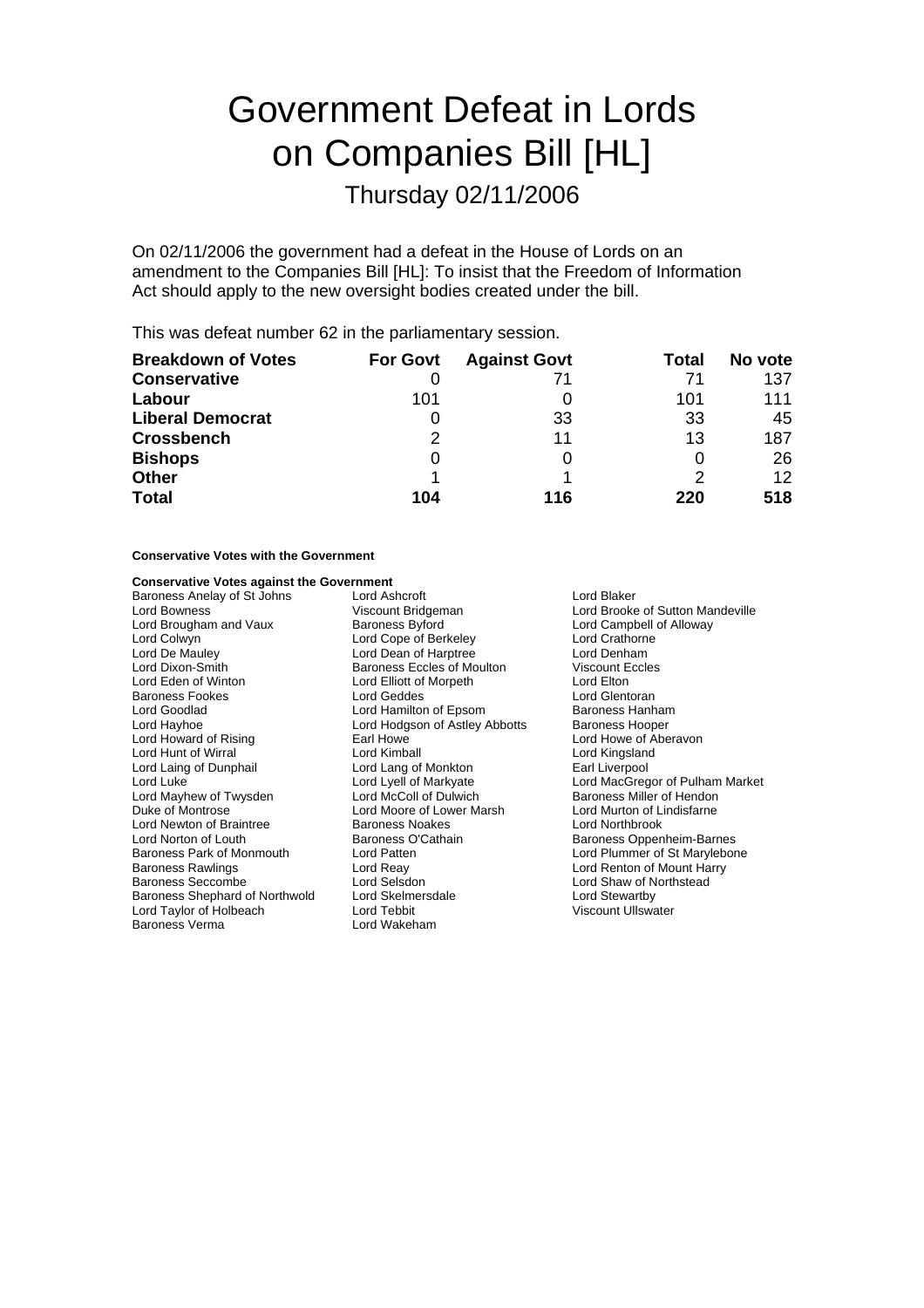**Labour Votes with the Government**<br>**Lord Acton** 

Baroness Ashton of Upholland Lord Bassam of Brighton Baroness Blackstone Lord Brookman Lord Carter of Coles<br>
Lord Clarke of Hampstead Lord Clinton-Davis Baroness Farrington of Ribbleton Lord Faulkner c<br>Lord Foulkes of Cumnock Baroness Gale Baroness Howells of St Davids<br>
Lord Howie of Troon<br>
Lord Hunt of Kings Heath Lord Janner of Braunstone Baroness Kennedy of The Shaws Baroness Pitkeathley **Lord Plant of Highfield Lord Plant of Highfield**<br>
Lord Puttnam<br>
Baroness Quin Baroness Turner of Camden Lord Warner<br>
Lord Whitty Camer Baroness Wilkins Lord Woolmer of Leeds Lord Young of Norwood Green

Lord Acton **Communist Communist Baroness Adams of Craigielea** Lord Adonis<br>
Lord Ahmed **Communist Communist Communist Communist Communist Communist Communist Communist Communist Communist**<br>
Lord Ahmed Communist Communist Co Lord Anderson of Swansea **Baroness Andrews**<br>Lord Bassam of Brighton **Baroness Baroness Billingham** Lord Bilston **Exercise State Baroness Blackstone Lord Boyd of Duncansby**<br>Cord Bradlev **Lord Bragg** Lord Bragg **Cord Bragg** Lord Brooke of Alverthorp Lord Bradley Lord Bragg Lord Brooke of Alverthorpe Lord Clinton-Davis<br>
Baroness Crawley<br>
Lord Davies of Oldham Lord Corbett of Castle Vale Baroness Crawley<br>
Lord Desain Lord Davies Crawley<br>
Lord Desain Lord Dubs Lord Donoughue<br>
Lord Evans of Temple Guiting Lord Evans of Parkside Lord Elder Lord Evans of Temple Guiting Lord Evans of Independent Cord Evans of I<br>Baroness Farrington of Ribbleton Lord Faulkner of Worcester Baroness Ford Lord Foulkes of Cumnock **Baroness Gale** Baroness Gale Baroness Gibson of Market Rasen<br>
Baroness Goudie **Baroness Coudie**<br>
Baroness Goudie Lord Gordon of Strathblane Baroness Goudie<br>
Lord Grahiner Lord Graham of Edmonton Lord Gould of Brookwood Lord Grabiner Lord Graham (Lord Graham Cord Graham of Harrison Lord Graham Cord Edmonton Lord Harrison Lord Harrison Lord Grocott Lord Harris of Haringey Lord Harrison Lord Hart of Chilton **Lord Haskel** Lord Haskel Lord Havorth Lord Haworth Cord Haskel Lord Havorth Lord Haworth Baroness Hollis of Heigham Lord Howarth of Newport Baroness Hollis of Heigham Lord Howarth of Newport<br>
Lord Howie of Troon Lord Hughes of Woodside Lord Janner of Braunstone<br>
Lord King of West Bromwich<br>
Lord Lea of Crondall Lord MacKenzie of Culkein Lord Mackenzie of Framwellgate Baroness Massey of Darwen<br>Lord Maxton Culkein Baroness McDonagh Baroness McDarwen Baroness McIntosh of Hudna Baroness McDonagh Baroness McIntosh of Hudnall<br>
Lord McKenzie of Luton<br>
Lord Mitchell Lord McIntosh of Haringey Lord McKenzie of Luton Lord Mitchell Baroness Morgan of Drefelin Lord Morris of Aberavon<br>Baroness Morgan of Drefelin Lord Plant of Highfield Baroness Prosser Lord Puttnam **Baroness Quin** Baroness Rendell of Babergh<br>
Lord Rosser **Baroness Rendell of Babergh**<br>
Baroness Royall of Blaisdon Lord Rooker **Lord Rosser** Communications are the Baroness Royall of Blaisdon<br>
Lord Sainsbury of Turville **Baroness Lord Sawyer Baroness Scotland of Asthal** Lord Sainsbury of Turville **Lord Sawyer** Corress Scotland of Asthal<br>
Lord Sawyer Corress Scotland of Asthal<br>
Lord Stone of Blackheath Viscount Simon **Nation 2018** Lord Soley **Lord Stone of Blackheath**<br>
Lord Strabolgi **National Structure Control Control Control Control Control Control Blackheath**<br>
Lord Strabolgi **Control Control Control Control Control Co** Baroness Symons of Vernham Dean Baroness Taylor<br>Baroness Thornton **Bolton** Lord Tunnicliffe Lord Taylor of Blackburn Baroness Thornton Lord Tunnicliffe

Lord Williams of Elvel

**Labour Votes against the Government**

#### **Liberal Democrat Votes with the Government**

# **Liberal Democrat Votes against the Government**<br>*L***ord Addington <b>Right R**

Lord Bradshaw Lord Chidge<br>1999 Lord Dholakia Nord Cord Cotter<br>2009 Lord Dykes Lord Newby Baroness Northover<br>
Lord Redesdale<br>
Lord Rennard

Lord Avebury **Baroness Barker**<br>
Lord Chidgey **Baroness Barker**<br>
Lord Cotter Lord Garden Lord Goodhart Communist Carden Baroness Hamwee<br>
Baroness Harris of Richmond Lord Lee of Trafford Baroness Neuberger Baroness Harris of Richmond Lord Lee of Trafford Baroness Neuberger and Baroness Neubergers Reports Neuberger<br>
Lord Newby Baroness Northover Lord Razzall Lord Redesdale Lord Rennard Lord Rennard Lord Roberts of Llandudno<br>
Lord Roberts of Llandudno<br>
Lord Robert Lord Russell-Johnston Baroness Sharp of Guildfor Lord Russell-Johnston Baroness Sharp of Guildford<br>
Lord Steel of Aikwood Lord Teverson Lord Shutt of Greetland Lord Steel of Aikwood Lord Tever<br>Baroness Thomas of Walliswood Baroness Thomas of Winchester Lord Tope Baroness Thomas of Walliswood Baroness Thomas of Winchester<br>Lord Wallace of Saltaire Baroness Walmsley

Viscount Falkland Baroness Williams of Crosby

# **Crossbench Votes with the Government**<br>Lord Patel of Bradford **Lord**

Lord Williamson of Horton